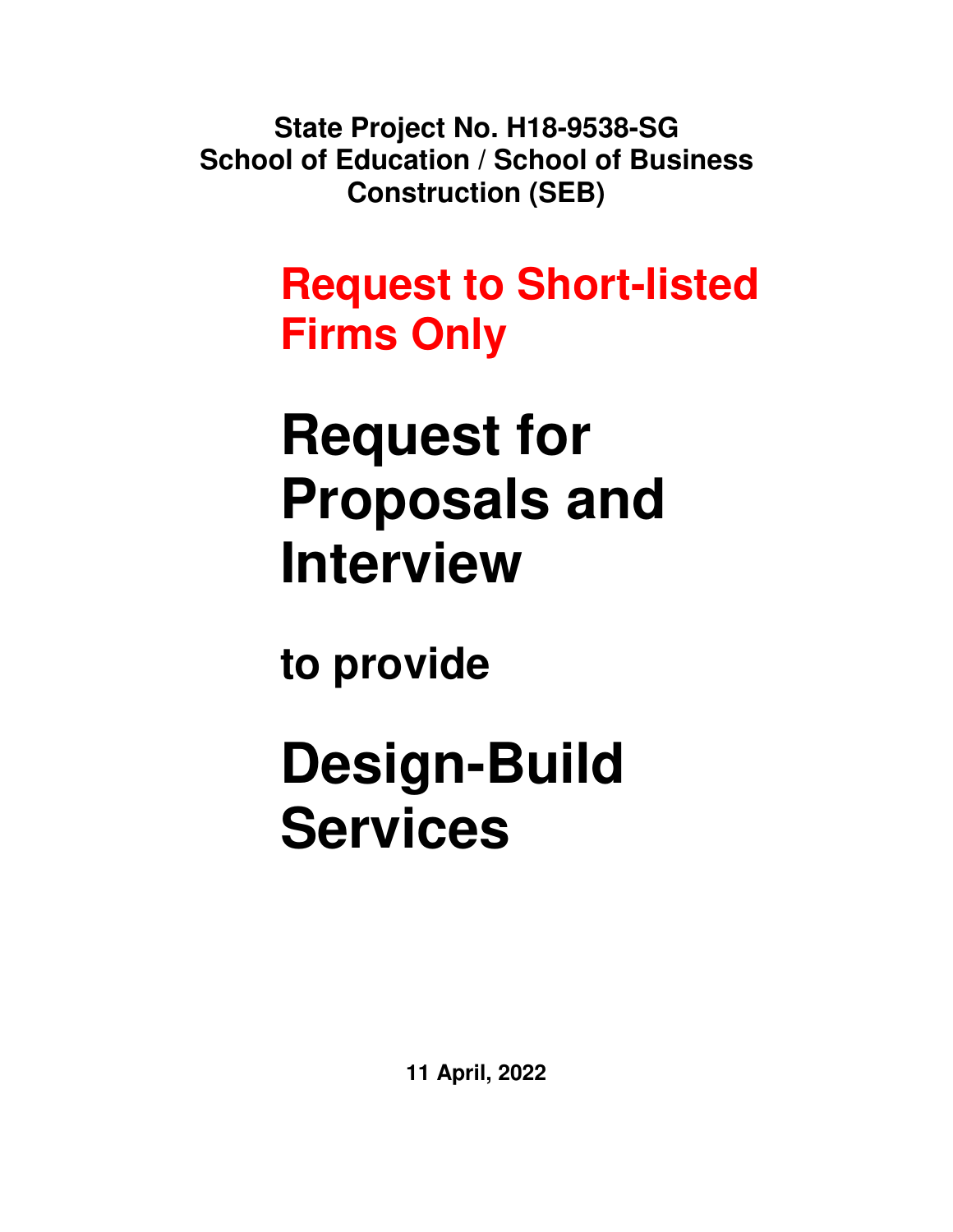### **Table of Contents**

#### The RFP

| 1.1. Owner's Design Requirements and Considerations -------------------------------- Page 2    |  |
|------------------------------------------------------------------------------------------------|--|
| 2. Written Technical Proposal—Submission Format and Requirements ---------------------- Page 2 |  |
|                                                                                                |  |
|                                                                                                |  |
|                                                                                                |  |

#### Exhibits:

| Exhibit A - Clauses--                                                             | ---Page 9   |
|-----------------------------------------------------------------------------------|-------------|
|                                                                                   |             |
| Exhibit C - Owner's Design Requirements and Considerations ---------------------- | Page 11     |
|                                                                                   | --- Page 14 |
|                                                                                   | Page 15     |
|                                                                                   | -- Page 16  |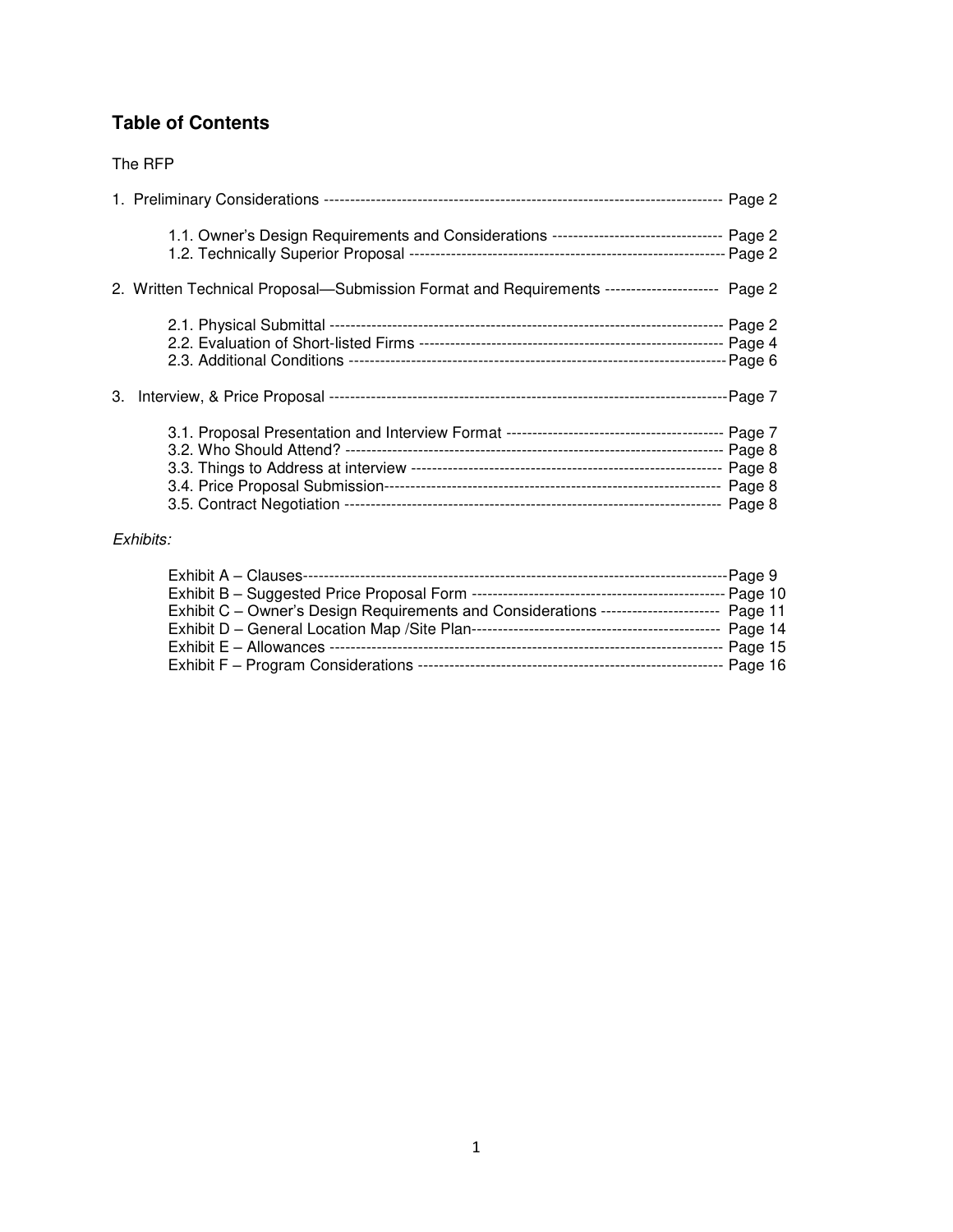#### **1. Preliminary Considerations**

**1.1. Owner's Design Requirements and Considerations.** This information is incorporated into the RFP as Exhibit C.

**1.2. Technically Superior Proposal** Final selection of the Design-Build firm for this project shall be made using the Technically Superior Proposal method. After the technical proposals, the interview and the price proposal from each Offeror have been evaluated, based on the criteria established in paragraph 2.2.1., the ranking of the short-listed firms will be determined. The price proposal will provide part of the basis for the initial negotiations subsequently conducted with the highest ranked Offeror. If negotiations with the highest ranked Offeror are not successful, the Owner will then invite the second ranked firm to negotiate, and so on. Once the successful firm and the Contract Price are agreed upon and after the protest period is over, the Owner will award a Design/Build services contract.

**1.2.1.** The price proposals are to include the total cost of the project including fees, design, overhead, profit, and construction cost. The price proposal may be conveyed in the form of a stipulated lump sum price. The proposal price may become the Contracted Price, or negotiations may occur that would result in a Contracted Price that is different from the proposed price. Any cost savings between the proposed lump sum price and the Contracted Price will accrue to the Owner. Once a contract is signed, any revisions to the Contract Price are to be based on cost reductions only, unless the Owner modifies the scope of work. Any savings as a result of "value engineering," final design pricing from vendors and subcontractors, etc. will result in a shared savings between the Owner and the Design/Build firm. The percentage of that sharing between the Owner and the Design/Build firm will be negotiated prior to entering a contract.

**1.2.2.** According to South Carolina Code of Laws Section 11-35-1830, the Offeror "shall certify that to the best of his knowledge or belief, the cost or pricing data submitted is accurate, complete and current". Each short-listed firm that submits a price proposal shall, by its submission, acknowledge this requirement.

**1.2.3.** CLARIFICATION (NOV 2007): Pursuant to §Section 11-35-1520(8), the Procurement Officer may elect to communicate with you after opening for the purpose of clarifying either your offer or the requirements of the solicitation. Such communications may be conducted only with Offerors who have submitted an offer which obviously conforms in all material aspects to the solicitation. Clarification of an offer must be documented in writing and included with the offer. Clarifications may not be used to revise an offer or the solicitation. [South Carolina Code of Laws Section 11-35-1520(8); South Carolina Code of Regulations Chapter 19-445.2080.]

**1.2.4.** DISCUSSIONS & NEGOTIATIONS (NOV 2007): Submit your best terms from a cost or price and from a technical standpoint. Your proposal may be evaluated and your offer accepted without any discussions, negotiations, or prior notice. Ordinarily, non-responsive proposals will be rejected outright. Nevertheless, the State may elect to conduct discussions, including the possibility of limited proposal revisions, but only for those proposals reasonably susceptible of being selected for award. If improper revisions are submitted, the State may elect to consider only your unrevised initial proposal. [11-35- 1530(6); R.19-445.2095(I)] The State may also elect to conduct negotiations, beginning with the highest ranked Offeror, or seek best and final offers, as provided in Section 11-35-1530(8). If negotiations are conducted, the State may elect to disregard the negotiations and accept your original proposal.

#### **2. Written Technical Proposal—Submission Format and Requirements (Response to Request for Proposal or "RFP")**

**2.1. Physical Submittal** The short-listed firms are asked to submit proposals describing their ideas and approach to the present project. The format shall be according to the order listed below.

**2.1.1. Eight (8) paper** copies of the proposal shall be submitted. Each submittal set shall be identical and include a transmittal (cover) letter. The transmittal letter will not count toward the page limit. One digital copy of the presentation should be brought to the interview. Responses should be concise, clear,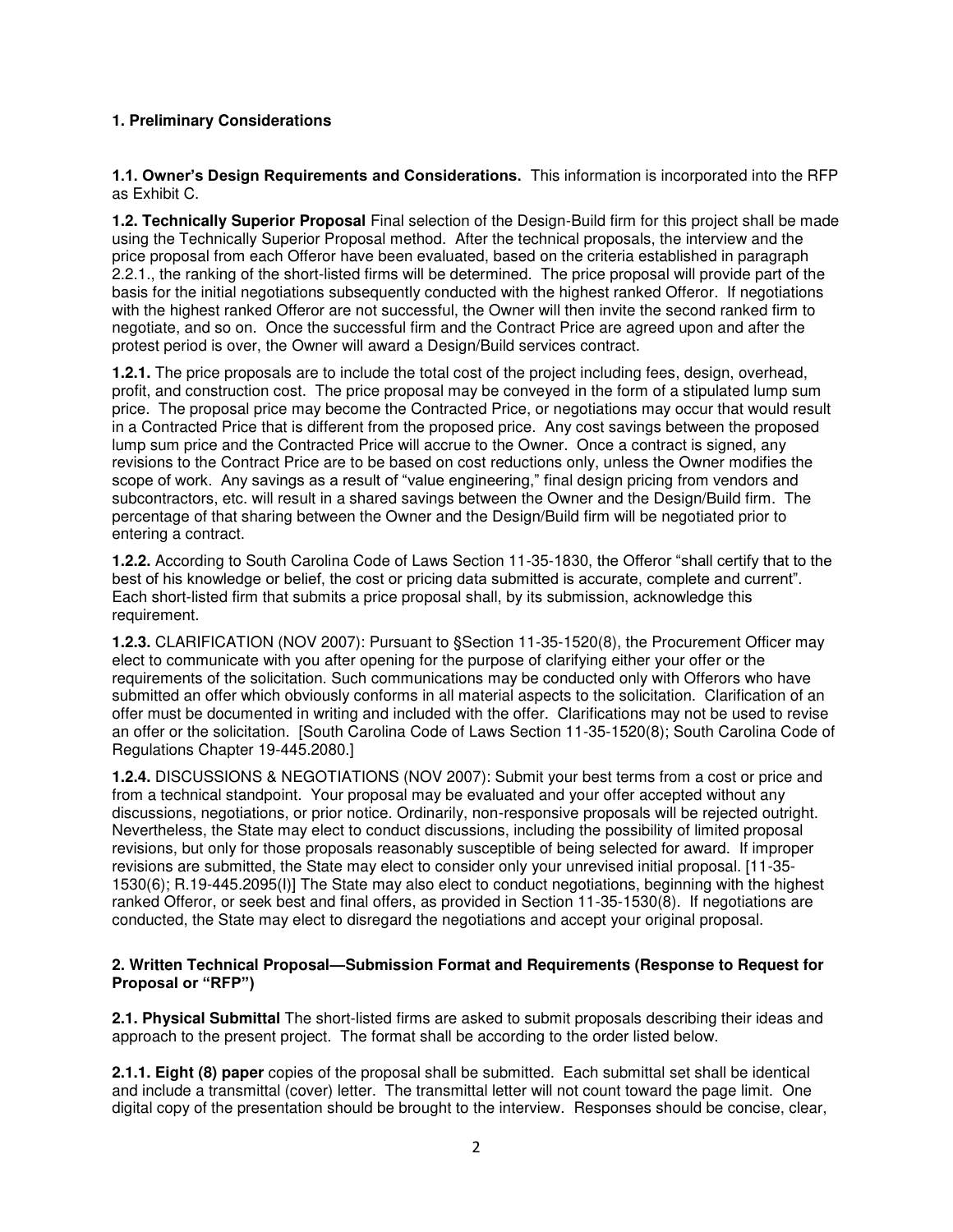and relevant. Submitter's cost incurred in responding to this RFP is submitter's alone. The Owner does not accept liability for any such costs.

**2.1.2. Responses are limited to eighty (80) printed pages (may be fewer) using a minimum of a 10 point font.** Submitted document shall be  $8\frac{1}{2}$ " x 11" in surface area, not including its binder. If, however, the proposer needs a larger area on several pages to illustrate design ideas, it is acceptable to include larger paper (11" x 17") that is folded into the  $8\frac{1}{2}$ " x 11" submittal. Pages should be numbered consecutively. A table of contents, with corresponding tabs in the body of the proposal, must be included as well to identify each section. Placing multiple tabs on the same page is perfectly acceptable. If more than one item in the table of contents can be started on a single page, you may do so and place all corresponding tabs on that page. Any affidavits, certifications, or signed statements called for may be included in an appendix and will not count toward the page limit. Responses exceeding the 80 page minimum will not be viewed favorably by the Selection Committee.

**2.1.3. The deadline for submissions to the RFP is June 2, 2022, by 4:00 PM EST**. This is a firm deadline. The Owner is not responsible for the proper or timely delivery of submittals. Failure to meet the deadline for receipt of submittals will result in rejection of the submittal. Submittals received after the deadline will not be considered whether delayed in transit or for any other cause whatsoever. Each firm is solely responsible for the accuracy and completeness of its submittal. Errors and omissions may constitute grounds for rejection.

**2.1.4.** A firm should deliver its technical proposal in a sealed package. The name and address of the firm should appear on the outside of the package, and the package should reference the project; i.e., "RFP for Design/Build Services, School of Education / School of Business Construction, State Project No. H18-9538-SG." **Do not include your price proposal in the submission. (See Section 3.4 – Price Proposal Submission.)** 

**2.1.5.** Submit technical proposal only (no price proposal) to the following address:

 Mike Richey, Project Manager Francis Marion University 4822 East Palmetto Street Florence, SC 29506

**2.1.6.** A pre-proposal conference for the RFP will be conducted on April 22, 2022 at 1:00 PM EST. The pre-proposal will be held in the Stokes Administration Building on the Francis Marion University Campus. As part of the pre-proposal conference, a site visit will be conducted for the short-listed firms. Separate site visits for individual firms will **not** be conducted.

**2.1.7.** Short-listed firms shall only contact the Francis Marion Project Manager listed below to answer questions related to this RFP. All questions must be submitted in writing via e-mail to the following:

 Mike Richey, Project Manager E-mail: [mrichey@fmarion.edu](mailto:mrichey@fmarion.edu) 

All questions should arrive in the project manager's Inbox no later than 4:00 PM EST, April 26, 2022. This is a firm deadline. The questions and the Owner's responses will be emailed to the team point of contact no later than 5:00 PM EST, April 29, 2022. Firms must **not** contact any Selection Committee members prior to the interview and until after a contract is executed.

**2.1.8.** The Owner intends to limit the cost that proposers incur to respond to this solicitation. Therefore, proposers are encouraged to be brief and succinct. By this time on the selection process, the Owner will have firms' qualifications statements. Therefore, firms should devote most of their allotted space in the written proposal, and time in the interview presentation, to their creative ideas and special qualifications pertinent to the present project. Thick volumes of background and general marketing material are not desired. Instead, a firm should highlight its responsiveness to the evaluation criteria and its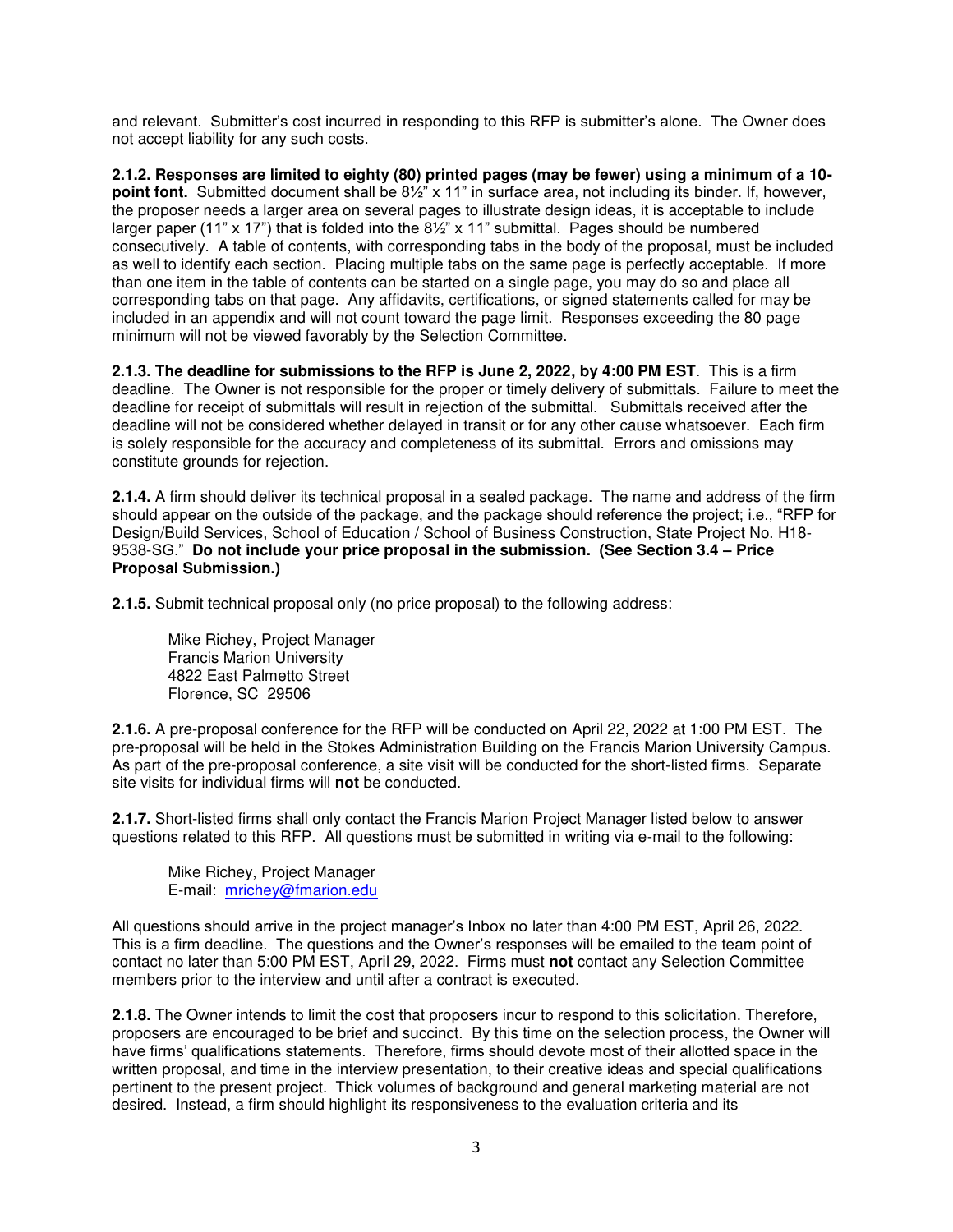understanding of this project's requirements and the Owner's goals. If there are multiple firms proposed as one team, each component firm should describe its own relevant experience.

#### **2.2. Evaluation of Short-listed Firms.**

**2.2.1. Evaluative Criteria** – The Selection Committee will evaluate the content of the written technical proposal, the interview and the price proposal based upon the criteria listed in the table below. Each major category of criteria is listed in order of importance. The evaluation of each firm will be based upon consideration of the demonstrated qualifications and the capabilities of the proposers. Absent modification by addendum, factors to be considered in the evaluation will be limited to the following:

| <b>Major Category</b>                                                        | <b>Criteria Summaries</b>                                                                                                                                                                                                                                                                                                                                                                                                                                                                                                                                   |
|------------------------------------------------------------------------------|-------------------------------------------------------------------------------------------------------------------------------------------------------------------------------------------------------------------------------------------------------------------------------------------------------------------------------------------------------------------------------------------------------------------------------------------------------------------------------------------------------------------------------------------------------------|
| <b>Demonstrated Compliance</b><br>with the Design Requirements               | • Design-Builder's interpretation of the supplied conceptual design and<br>programming information, particularly pertaining to:<br>* Project Approach<br>* Management Plan<br>* Building Design Guidelines<br>* Building Design and Function<br>* Design Functionality                                                                                                                                                                                                                                                                                      |
| Price Proposal                                                               | • The Design/Build firm's price deviation from the design/construction<br>budget of \$22.15 million.<br>• The Design/Build firm's price relative to the scope of work described<br>in the RFP<br>• The Design/Build firm's price for features, accents, improvements<br>beyond the scope described in the RFP                                                                                                                                                                                                                                               |
| <b>Offeror Qualifications</b>                                                | • Specific experience of the proposed project team on similar projects<br>utilizing the Design/Build project delivery method, including specific<br>details on the predesign, design, preconstruction, and construction<br>phase services provided.<br>• Depth of resources with experience and ability of the<br>Architects/Engineers/Consultants in the professional design role<br>• Depth of resources with experience and ability of the Builder to<br>include: Project Manager, Superintendent, Cost Estimator, Scheduler,<br>Project Executive, etc. |
| History of on-time, on-budget,<br>& on-schedule for previous<br>D-B projects | • The Design/Build firm's demonstrated ability to have met the<br>project's budget and schedule on previous design-build projects                                                                                                                                                                                                                                                                                                                                                                                                                           |
| Project Schedule                                                             | • The Design/Build firm's proposed schedule as it relates to the needs<br>of the University.                                                                                                                                                                                                                                                                                                                                                                                                                                                                |
| <b>Financial Capacity</b>                                                    | • The Design/Build firm's financial stability                                                                                                                                                                                                                                                                                                                                                                                                                                                                                                               |

Proposers must submit evidence of their abilities and provide complete, thorough, and comprehensive responses and information for each of the criteria above, as elaborated below.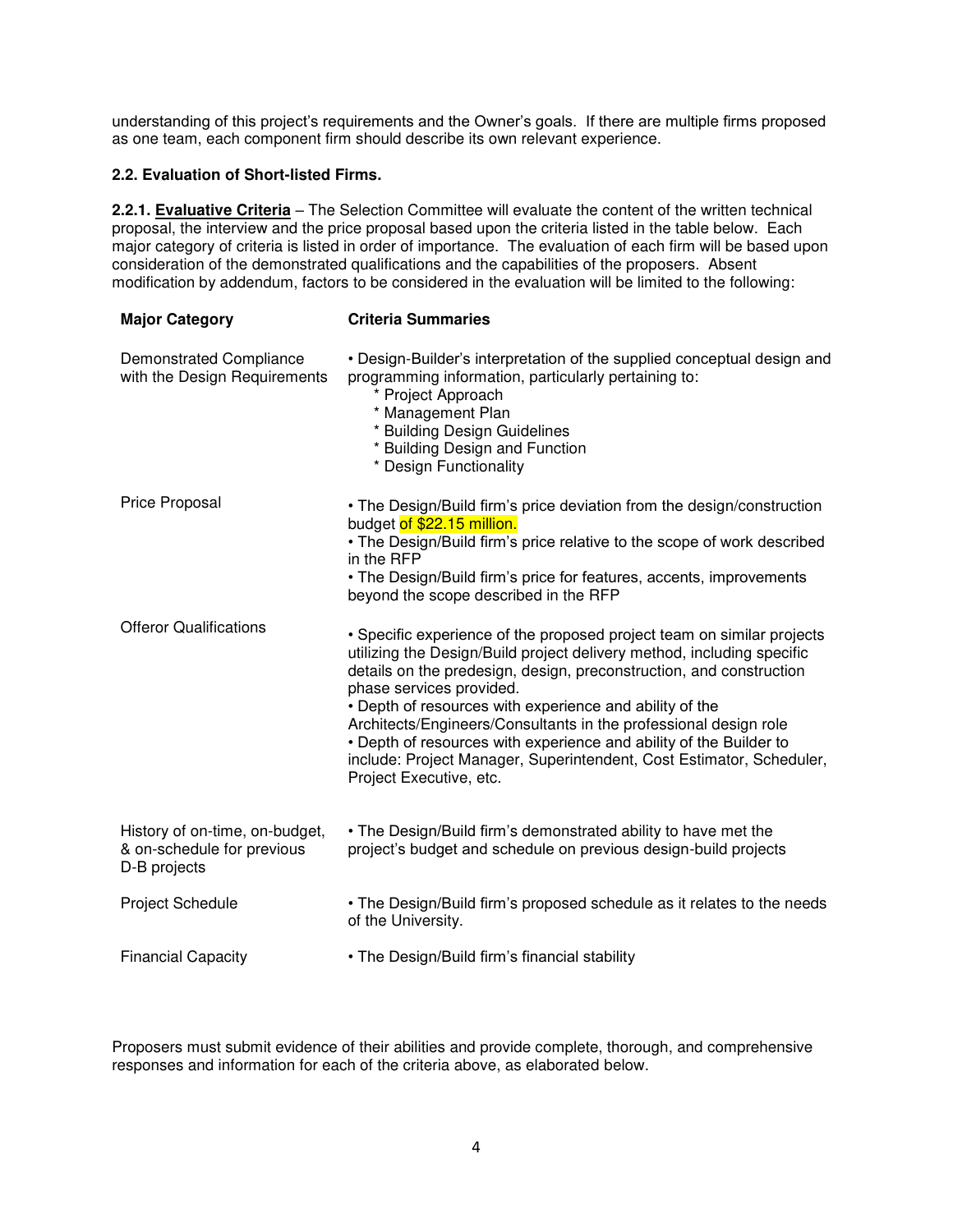#### **The proposal submittal from short-listed firms should contain responses to the following and in the order shown:**

**2.2.2.** Demonstrated Compliance with the Design Requirements

a. Describe how your firm will address the Owner's design requirements identified in Exhibit C of this document. Identify challenges with achieving the requirements and how you plan to overcome those challenges.

#### **2.2.3.** Project Approach

a. Will your approach be designer-led team or constructor-led team? What difference does it make?

 b. Describe roles and responsibilities in the Design-Build delivery method during the main project phases. Describe your commitment to these.

 c. Describe how your firm would assist the Owner in assuring participation by local contractors. Include examples of other projects where you have been successful in meeting similar goals.

d. Provide a Minority Business Utilization Plan that details your firm's efforts for achieving the minimum objectives as set forth in the RFQ. Each Plan should address efforts at outreach to the minority community to make them aware of specific business and work opportunities, including second- and thirdtier participation.

e. Describe your process to settle upon a Contract Price.

f. Discuss your ability to get bonding for the project.

**2.2.4.** Qualifications and Experience of Proposed Project Team**.**

a. Describe your firm's proposed organization for the Design-Build team. Your synopsis should provide an organizational chart showing the lines of responsibility and accountability. Please designate the specific people to fill the following key roles on your team:

- Designer of Record
- Other Project Architects
- Project Engineers
- Superintendent
- Project Manager
- **•** Preconstruction Services Manager
- Project Director
- Cost Estimator
- Project Executive
- Other (please describe, if applicable)

b. Please identify the person who, from project start to finish, will be the leader of your project team and the principal point of contact between your firm and the Owner. This person's competence, leadership, and ability to achieve customer satisfaction will be heavily considered in the selection of a Design-Build firm. Provide detailed information on this person's qualifications and the direction, authority, and management tools that you will provide him or her.

**2.2.5.** Management Plan

 a. Describe your process for efficiently resolving issues and maintaining project commitments, working collaboratively with the Owners.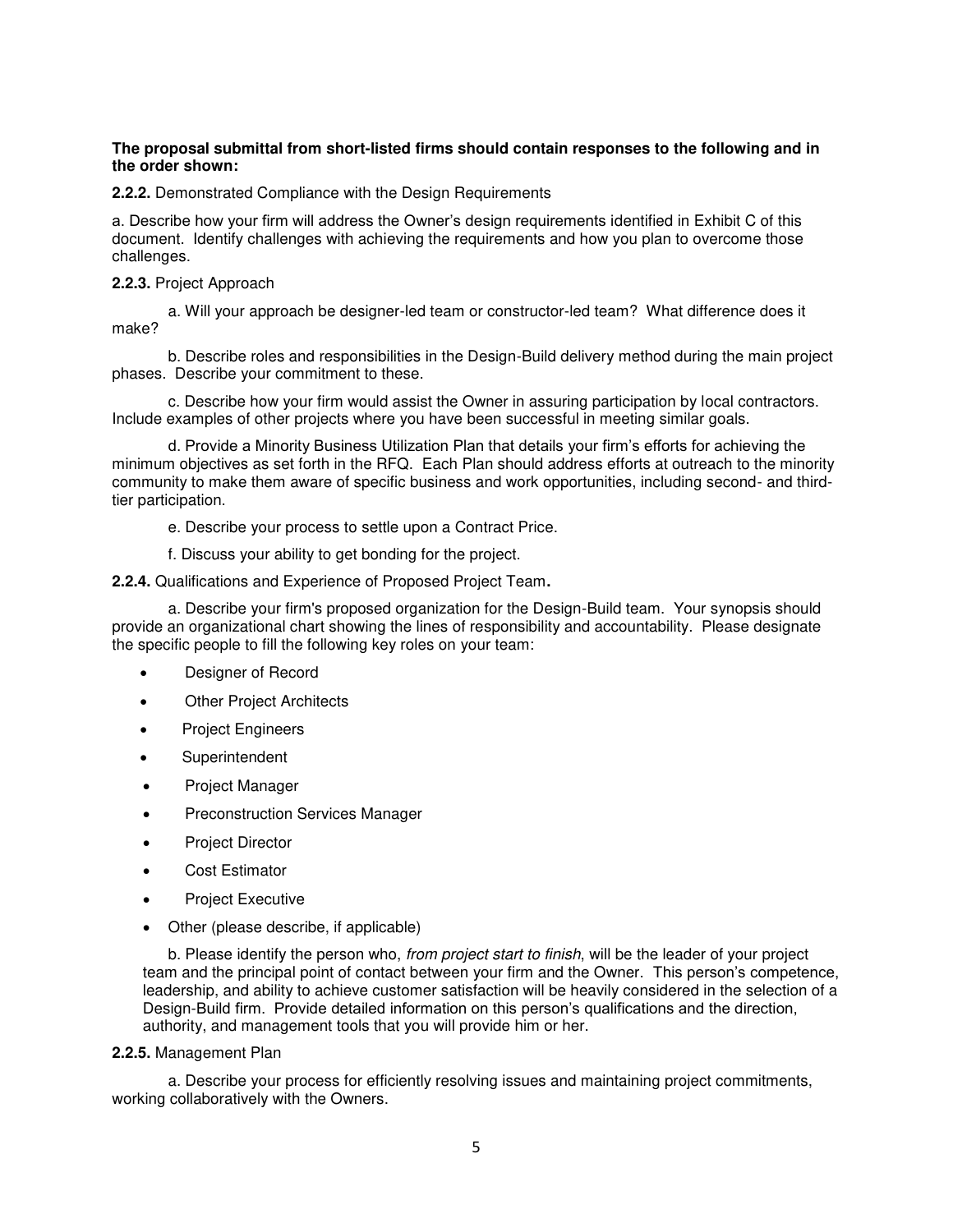b. Provide your detailed scope management plan for incorporating and protecting approved project components.

 c. Provide your detailed schedule management plan for this project during design and construction. Describe systems and procedures your firm uses to manage the project schedule. Describe alternatives that may be explored to shorten the schedule.

 d. Provide your detailed cost management plan for controlling costs on this project within the stated cost limitation during design and construction. Describe your systems and procedures for controlling costs during design and construction.

e. Provide your quality assurance plan for this project. Describe your firm's approach for validating compliance with the construction documents. Explain your process for ensuring quality workmanship.

 f. Provide your detailed subcontractor management plan, including contract document compliance procedures, project accounting procedures, and issue resolution.

 g. Provide specific examples demonstrating your ability to communicate to solve complex project issues without compromising your team commitments.

 h. Provide your detailed change management plan for managing cost and schedule exposures within the stated limitations.

 i. Provide your closeout management plan for this project. Describe your systems and procedures for your closeout plan.

#### **2.2.6.** References

 If your firm has additional references that were not provided in your qualification submittal, provide them now, along with a brief statement about the relevance of each reference. **It is the proposer's responsibility to ensure that they have listed a current contact with a correct phone number.** Include project-specific references and contact information for the following team members:

- Designer of Record
- Project Manager

#### **2.3. Additional Conditions.**

**2.3.1.** The Selection Committee intends to interview all short-listed firms. Nevertheless, it is possible, although not anticipated, that the review of a technical proposal from a firm might convince the Selection Committee that a short-listed firm is not appropriate for this project after all. Therefore, the Selection Committee will issue formal invitations to interview, leaving open the possibility that a short-listed firm might not continue in the competition past submittal of its technical proposal.

**2.3.2.** WITHDRAWAL OF RFP: Francis Marion University reserves the right to withdraw this RFP or to reject any and all submittals at any time and cancel the project if, in the sole discretion of the University, continuation is deemed not to be in the best interest of Francis Marion University or the State of South Carolina.

**2.3.3.** REJECTION OF SUBMITTALS: In addition to the Owner's general right to reject all submittals, a submittal may be rejected if the submittal contains false or misleading statements or references that, in the sole judgment of the Selection Committee, do not support an attribute or condition contended by the firm and, in the sole judgment of the Selection Committee, such statements were intended to mislead the Selection Committee in its evaluation of the submittal.

**2.3.4.** PROPOSAL ACCEPTANCE: The Selection Committee's identification of an apparent successful firm does not necessarily mean the Selection Committee accepts all aspects of the firm's submittal or proposal.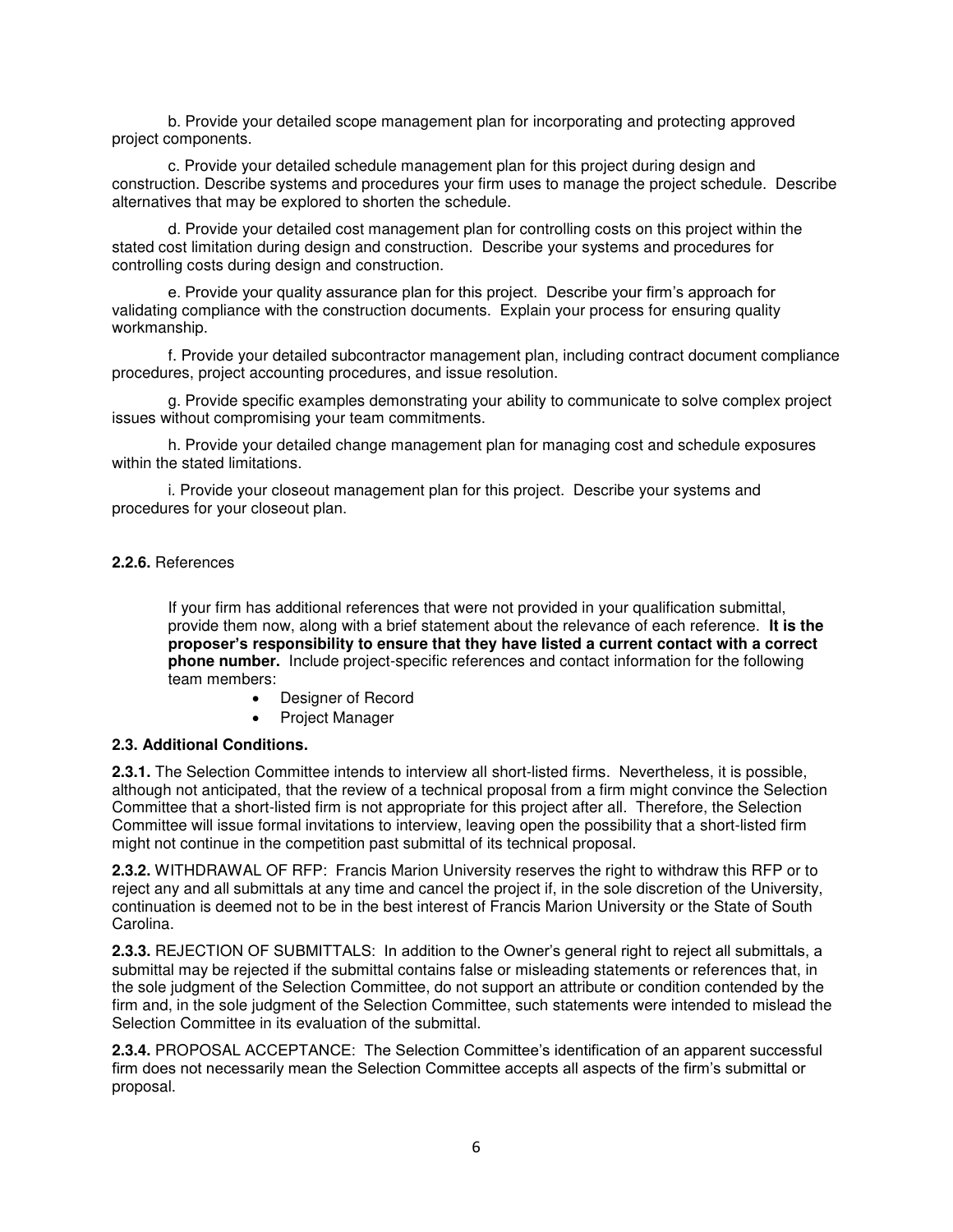**2.3.5.** MINOR IRREGULARITIES AND REJECTION OF SUBMITTALS: The Selection Committee reserves the right, in its sole discretion, to waive minor irregularities and to reject any or all submittals.

**2.3.6.** USE OF PROPOSALS: All submittals, together with any supporting material submitted by the firm, become the property of the Owner and may be retained, destroyed, or otherwise disposed of at the convenience of the Owner. All submittals, if retained by the Owner, become a matter of public record when final negotiations are completed. The submittal received from the selected firm will become part of the agreement reached by the Owners and the firm.

**2.3.7.** FOIA REQUEST: Access to another firm's submittals, after a contract award, is limited to the information that is subject to a FOIA request.

**2.3.8.** USE OF IDEAS OR CONCEPTS: By providing a submittal, each firm agrees that Francis Marion University will have the right to use any or all ideas or concepts presented in any submittal without restriction and without compensation to the firm.

**2.3.9.** COSTS TO PREPARE PROPOSALS: The Owner assumes no responsibility or obligation to the respondents and will make no payment for any costs associated with the preparation or submission of proposals.

**2.3.10.** REFERENCES: The Owner reserves the right to check references of proposed personnel on the project team and to request substitutions if it deems such action in the Owner's best interests. Moreover, the Owner reserves the right to check any reference given by the proposer.

**2.3.11.** Confidentiality of Documents: Upon receipt of a proposal by the Owner, the proposal shall become the property of the Owner without compensation to the proponent for disposition or usage by the Owner at its discretion. Subject to the provisions of the Freedom of Information Act, the details of the proposal documents will remain confidential until final award. Please clearly mark as "confidential" those areas that you consider to be proprietary information.

**2.3.12.** Equal Employment Opportunity: During the performance of this Contract, the Design-Builder agrees as follows: The Design-Builder will not discriminate against any employee or applicant for employment because of race, creed, color, sex, age, national origin, place of birth, or physical handicap. Design-Builder must have a history of being non-discriminating and will not discriminate on the basis of race, creed, color, sex, or national origin in any of its employment practices, or procurement practices with respect to the workforce of the firm, or procurement services in connection with this project. An affirmative action plan must be maintained for both work force and procurement practices.

**2.3.13.** Francis Marion University embraces diversity in all aspects of its function, including use of minority businesses, vendors, or contractors in construction projects.

**2.3.14.** Non-Collusion: In submitting its proposal, the proposer affirms that, in connection with its proposal, the proposer has not either directly or indirectly entered into any agreement, participated in any collusion or otherwise taken any action in restraint of free and open competition, and that, to the best of its knowledge and belief, the contents of its proposal have not been communicated by the proposer or by any of the proposer's employees or agents to any person who is not an employee or agent of the proposer or of the surety on any bond furnished with the proposal and will not be communicated to any person who is not an employee or agent of the proposer or of said surety prior to the official opening of the proposal, and, to the extent that subcontractors and teaming partners have not participated in any collusive activities as described above.

#### **3. Interview & Price Proposal**

**3.1. Proposal Presentation and Interview Format.** The tentatively scheduled date for the interviews is **June 8, 2022**.A random drawing will determine the order.The time allotted to each firm for the presentation and interview will not exceed 65 minutes (40 minutes for presentation and 25 minutes for questions and answers). The format of the firm's presentation during the interview session is at the discretion of the firm, but should focus on what you intend to build for us and how you plan to manage it. Inclusion of floor plans and elevations, etc will help to present a clear understanding of your design. All members of the Selection Committee will be present during the formal interview.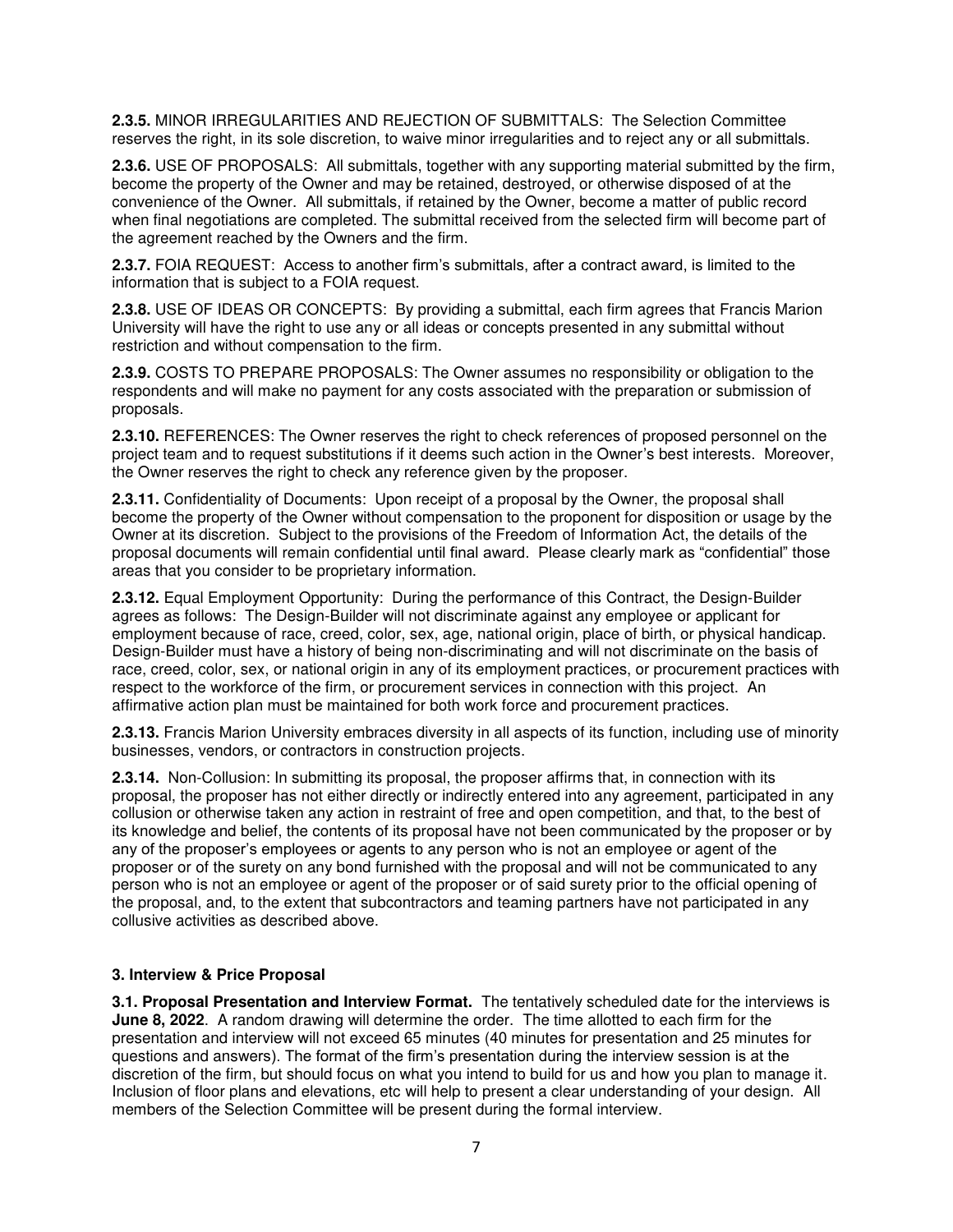**3.2. Who Should Attend?** Please limit the number of representatives of the Design-Builder team to no more than ten (10) people, but include at least the Design Professional(s), the Design-Builder's Project Manager, and those with whom the Owner will interact regularly. Essential consultants may be appropriate, also.

**3.3. Things to Address at Interview** The intent of the formal interview process is to provide the Selection Committee with an elaboration of the written proposal's information in order to help the Selection Committee make a final selection of the firm that, in the sole discretion of the Selection Committee, best meets the requirements for this project.

**3.4. Price Proposal Submission** Price proposals must be submitted to the Selection Committee by the conclusion of the interview session in a sealed envelope.

**3.4.1.** The price proposals should include the total cost of the project including fees, design, overhead, profit, and construction cost. The proposal shall include a one-page summary, carefully expressing the firm's rationale for its particular expression of prices. The proposal may be conveyed in the form of an estimated stipulated lump sum. The proposal price may become the Contracted Price or negotiations may occur that would result in a Contracted Price that is different than the proposed price. Any cost savings between the proposed lump sum price and the Contracted Price would return to Francis Marion.

 Once a contract is signed, any revisions to the Contract Price are to be based on cost reductions only unless the Owner modifies the scope of work. Any savings as a result of "value engineering", final design pricing from vendors and subcontractors, etc. will result in a shared savings between the Owner and the Design/Build firm. The percentage of that sharing between the Owner and the Design/Build firm will be negotiated prior to entering a contract.

**3.4.2.** The price proposal should account for, but not include expenses associated with contracting for Chapter 1 inspections or Chapter 17 testing and inspections. The owner, in conjunction with the design team will determine the Information Technology needs and develop a joint plan. The owner will purchase the server, switches and wireless access points associated with this plan directly. The Design Build Team will install the cabling.

**3.4.3.** A suggested price proposal form is enclosed at Exhibit B.

**3.5. Contract Negotiation**. After the ranking of the short listed firms, the Owners will initiate negotiations with the top-ranked firm to determine the Contract Price based on the proposed or redefined scope. In the event that a satisfactory Contract Price cannot be agreed upon with the highest-ranked firm, the Owners will enter into negotiations in turn with the second-ranked firm and so-on until a mutually agreedupon contract is established. Once the successful Design-Builder and Contract Price are agreed upon, the Owner will award a Design-Build services contract. Contract documents will be based on the documents/forms in Appendix E.3 Contracts and Clauses for Use on Design-Build Projects of the 2021 version of the Manual for Planning and Execution of State Permanent Improvements. See also Exhibit A – Clauses on the next page.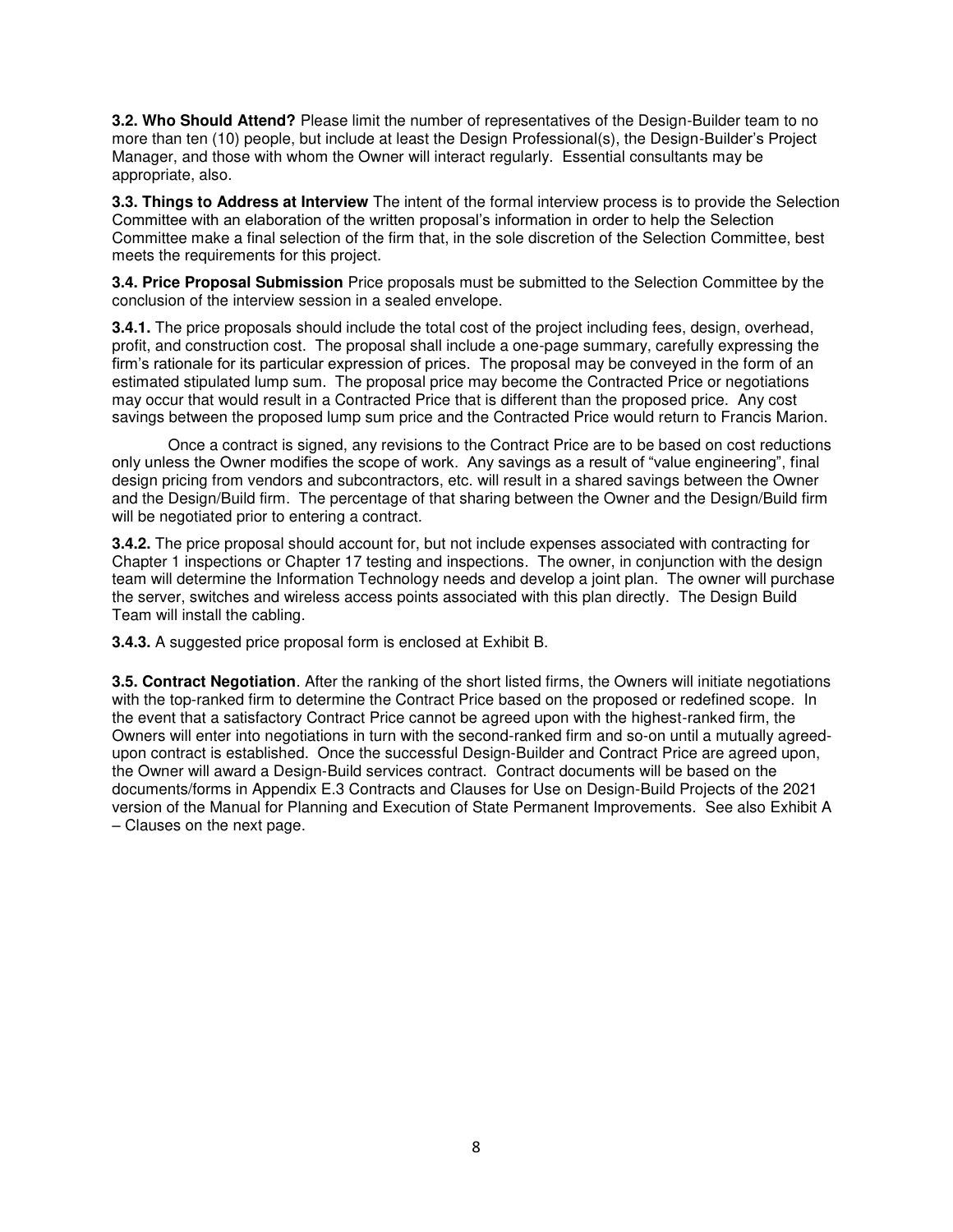#### **Exhibit A – Clauses**

From the State Manual:

E.3 – Contracts and Clauses for Use on Design-Build Projects

- [Clauses for Use in Design-Build RFP](https://procurement.sc.gov/files/ose/Clauses%20for%20Use%20In%20Design-Build%20RFP.pdf)
- [SE-733 Agreement Between Agency and Design-Builder](https://procurement.sc.gov/files/ose/SE-733%20-%20Agreement%20Between%20Agency%20and%20Design-Builder_0.docx)
- [SE-734 General Conditions of the Contract Between Agency and Design-Builder](https://procurement.sc.gov/files/ose/SE-734%20-%20General%20Conditions%20of%20the%20Contract%20Between%20Agency%20and%20Design-Builder_1.docx)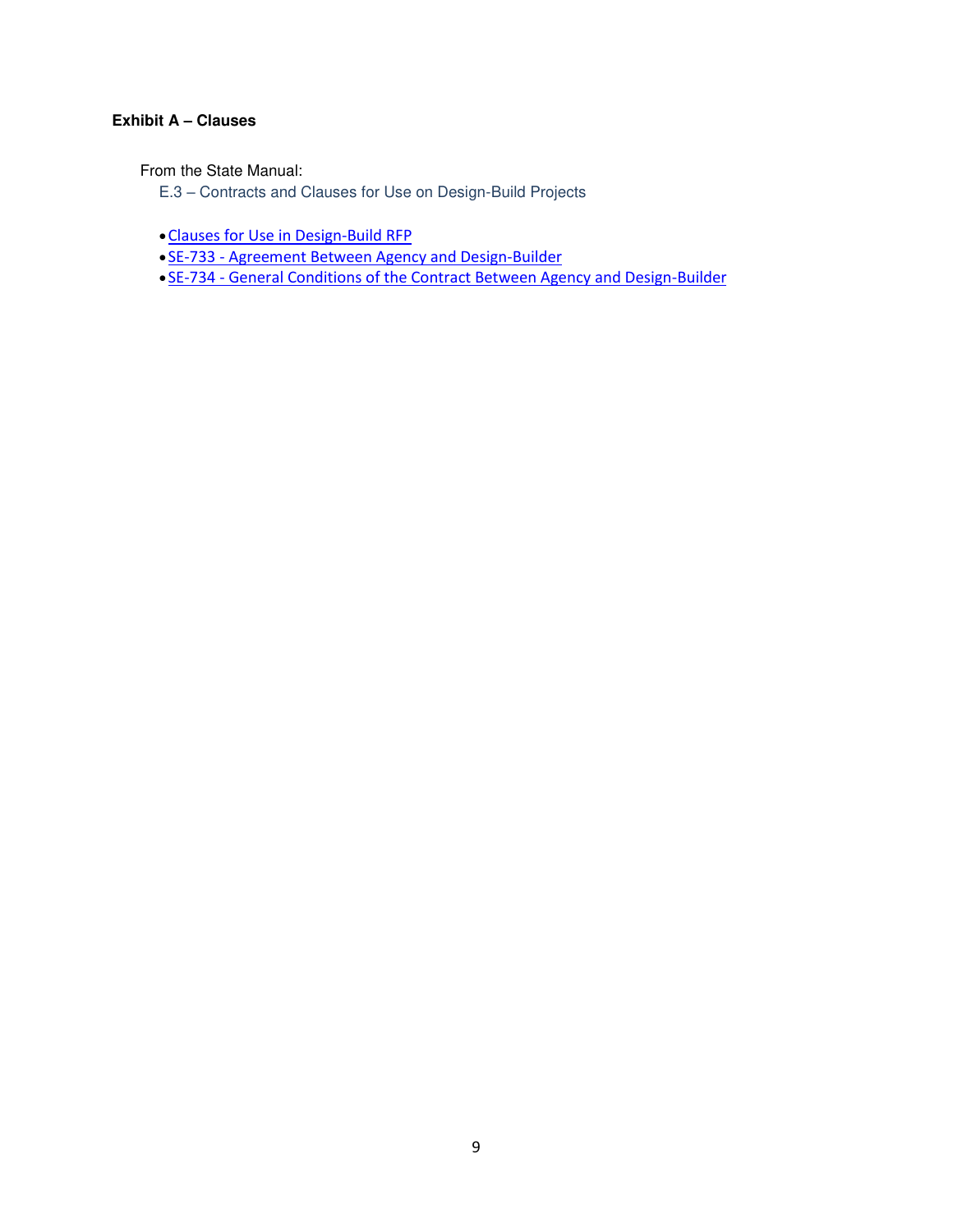### **Exhibit B - Cost Proposal Summary - School of Education / School of Business Construction (SEB), H18-9538-SG**

|                | <b>Description</b>                            | <b>Estimate</b>    |
|----------------|-----------------------------------------------|--------------------|
| $\mathbf{1}$   | <b>General Requirements</b>                   |                    |
| 2              | <b>General Conditions</b>                     |                    |
| 3              | Concrete                                      |                    |
| 4              | Masonry                                       |                    |
| 5              | <b>Steel</b>                                  |                    |
| 6              | Millwork                                      |                    |
| $\overline{7}$ | Roofing and Waterproofing                     |                    |
| 8              | Openings - Doors, Frames and Hardware         |                    |
| 9              | Finishes - Painting                           |                    |
| 10             | Specialties                                   |                    |
| 11             | <b>Drywall &amp; Acoustical Ceilings</b>      |                    |
| 12             | Furniture                                     |                    |
| 13             | Flooring                                      |                    |
| 14             | Elevators                                     |                    |
| 15             | Signage                                       |                    |
| 16             | Liability Insurance                           |                    |
| 17             | <b>Window Treatments</b>                      |                    |
| 18             | <b>Builders Risk Insurance</b>                |                    |
| 19             | Payment & Performance Bonds                   |                    |
| 20             | <b>Subcontractor Bonding</b>                  |                    |
| 21             | <b>Fire Suppression</b>                       |                    |
| 22             | Plumbing                                      |                    |
| 23             | <b>HVAC</b>                                   |                    |
| 24             | Landscaping                                   |                    |
| 25             | A/V Equipment & Installation                  |                    |
| 26             | Electrical                                    |                    |
| 27             | <b>Telecommunication and Data Cabling</b>     |                    |
| 28             | <b>Electronic Safety and Security</b>         |                    |
| 29             | <b>Building Permit</b>                        |                    |
| 30             | Paving                                        |                    |
| 31             | Sitework                                      |                    |
| 32             | Landscaping                                   |                    |
| 33             | <b>Preconstruction Contingency</b>            |                    |
| 34             | <b>Construction Contingency</b>               |                    |
| 35             | GC Fee                                        |                    |
| 36             | Design Fee                                    |                    |
| 37             | Other                                         |                    |
|                |                                               |                    |
|                | <b>Total Design Build Team Cost</b>           |                    |
|                | FMU Allowance - 3rd Party Inspections/Testing | ややややく<br>70,000.00 |
|                | FMU Allowance - Security Cameras              | 60,000.00          |
|                | FMU Allowance - Peer Reviewer                 | 30,000.00          |
|                | <b>FMU Allowance - IT Hardware</b>            | 240,000.00         |
|                | FMU Allowance - Owner's Contingency           | 450,000.00         |
|                | <b>Total Construction Cost</b>                |                    |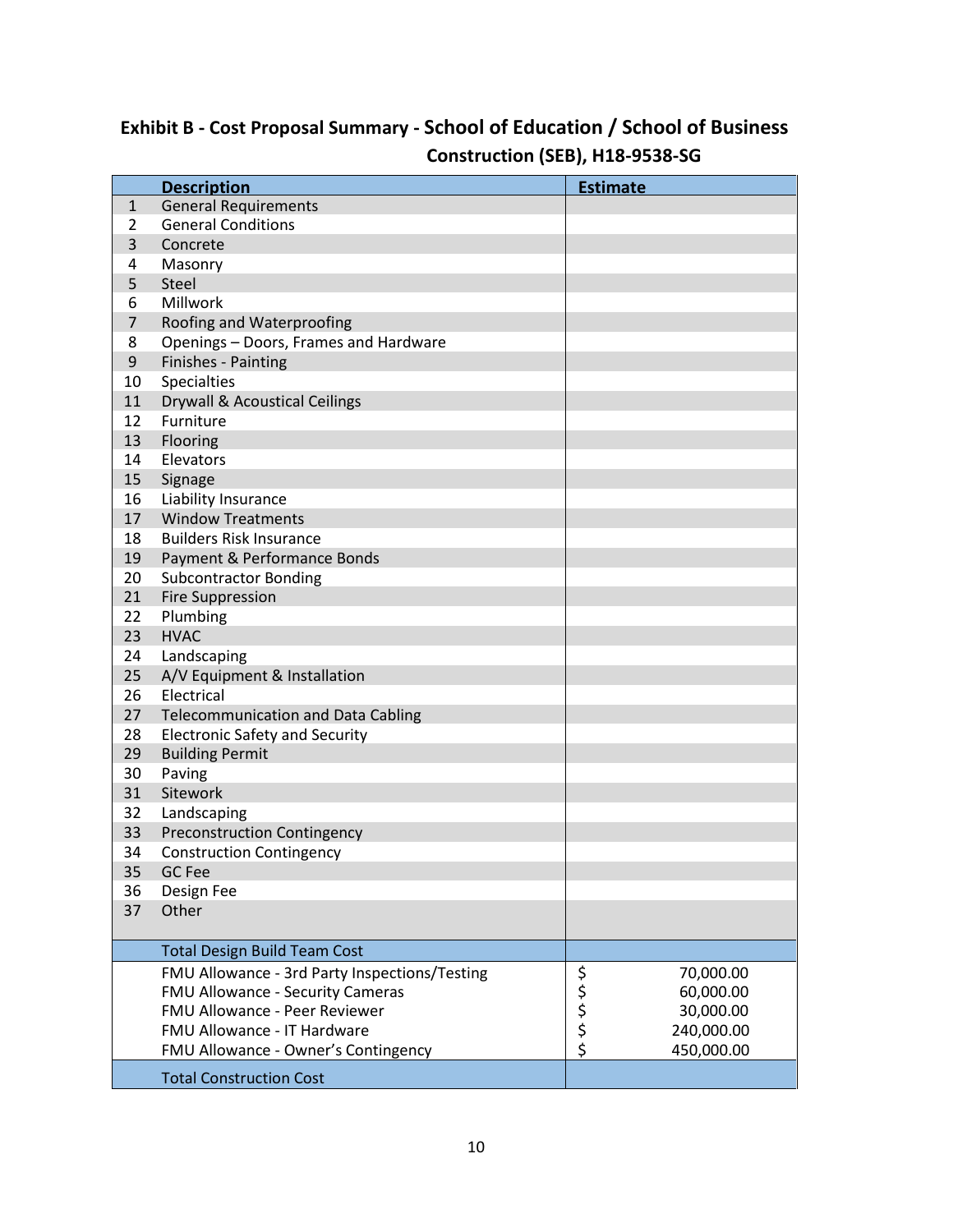#### **EXHIBIT C - Owner's Design Requirements and Considerations**

#### **I. Owner's Design Requirements and Considerations**

#### **A. Building Design Guidelines**

The proposed School of Education / School of Business Construction Project is to construct an approximately 61,000 square foot building on the Francis Marion University Main Campus for the School of Education and School of Business. It will be a traditional architectural style facility that has a predominately brick veneer and will be a two story building. It will need to complement the Lee Nursing Building and will be across the pond that both buildings face. The building will provide roughly twelve classrooms, three computer labs, five student project rooms, shared spaces, offer centrality of design, symmetry and sufficient faculty and staff space to accommodate the programs.

The Schools of Education and Business currently reside in adjoining buildings constructed in the 1970s. Other disciplines sharing the current building are the departments of English, Modem Language, Philosophy, Political Science, Geography, History, Psychology, and Sociology. This new building will afford the opportunity for both the School of Education and the School of Business to reside in a facility designed for and dedicated to the promotion of their respective disciplines. It will serve as a focal point for the attraction of new students to the programs through enhanced learning environments and allow for additional capacity for the other programs in the vacated facilities. Both schools offer accredited programs at the graduate and undergraduate level and have each made significant contributions to the economic and educational quality of the region and state.

When users enter the building, we want their breaths taken away by the sheer magnitude of the architectural experience they see. We desire a water feature either inside or outside the building that sets the mood when entering as a very calming and soothing atmosphere.

**Construction Schedule:** The University plans to occupy the building and begin instruction for the Fall Semester of 2024. Therefore, completion and a Certificate of Occupancy needs to be achieved by July 2024 with a desire to complete the project by January 2024 if feasible.

It is expected that this building will comply with all applicable building codes as described to the 2021 Manuel for Planning and Execution of State Permanent Improvements – Part II and Francis Marion University guidelines, policies and requirements. The following links are provided for your use in achieving this requirement:

\* 2021 Manual for Planning and Execution of State Permanent Improvements – Part II

#### <https://procurement.sc.gov/manual>

2. This project must be designed, constructed and certified to achieve at least a LEED Silver certification from the US Green Building Council or at least two-globes certification using the Green Building Initiative's Green Globe rating system.

3. This is a turn-key project. With the exception of the items listed as owner expenses in Exhibit E, ALL COSTS and FEES associated with the design and construction of the building are to be paid for by the contractor and should fall within the total project budget.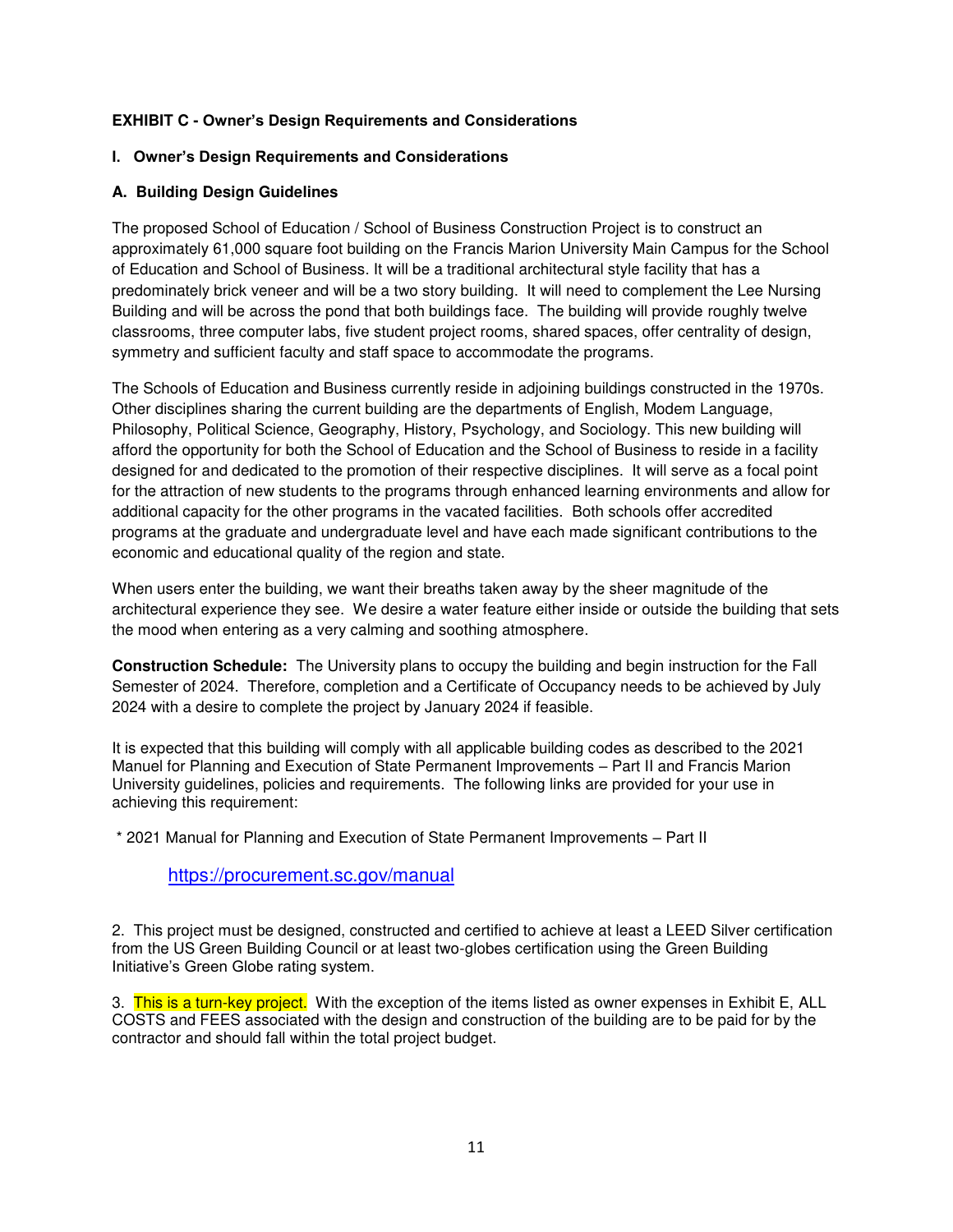#### **B. Building Design and Function**

1. Exhibit D is a General Location Map/site plan of the area available for construction. As part of your proposal, please describe how you intend to use the space for laydown, access, traffic flow, etc.

2. It is envisioned that this facility will be a state of the art building that will provide students and faculty with flexible learning spaces that are supported by the most advanced education technology, laboratories and classrooms. Spaces should be bright and airy to encourage team-based learning. All HVAC related functions shall be designed and installed in such a way as to be monitored, scheduled, and controlled by the use of Johnson Controls Metasys System. Security cameras and alarm systems will be key features. Installation of all low-voltage for items such as the security cameras, internet, phone and their associated junction boxes, conduit, wire, etc. should be included in the proposed price.

**C. Expected Occupancy.** The total student population for both programs is currently 1031 students. There will be roughly 63 professors and associated staff requiring office space.

#### **D. See Exhibit F for the Programmed Spaces to be included in your design.**

**E. Fire Suppression.** Will be in accordance with NFP 13 and 14 and will be an automatic wet pipe system. Schedule 40 sprinkler piping.

**F. Information Technology.** Classrooms will need to have technology such as ScreenBeam in order to project images from computers onto monitors along the walls. Additionally it is expected that most classrooms will also have the capability to provide for virtual classrooms. FMU will purchase the hardware for servers, access points, phones, security cameras and computers. The Contractor will be responsible for installing the necessary cabling and power.

**G. Some IT considerations.** In each office and work space, plan for a minimum of three CAT 6 drops. Plan for 20% of those spaces to have more. Some classrooms will need cable to each student space. See Exhibit F for some clarification. Also see above for the need for coordination meetings.

**H. Peer Reviewer and Coordination Meetings.** We will need several design coordination meetings early and throughout the process. Coordination meetings to include, but not limited to, Information Technology, Audio/Visual, Security and Finishes and Furniture concepts are some of the required meetings to have before finalizing design. A peer reviewer (architect) will attend these meetings on behalf of the university and will also review plans a minimum of twice, schematic and Design Development just prior to Construction Drawings. The peer reviewer will visit the construction site and provide reports to the University a few times.

**I. Water Feature.** Inside or outside the building to help set the mood when entering for one that is calming and soothing.

**J. Roofing.** Answer the following questions in your written proposal:

- 1. Identify the type of new roof proposed and how and why the roofing material was selected. Detail the roofing choices considered, why the chosen roof system was selected, and why the other options are not recommended. Consider and provided recommendation regarding all major roofing types, including but not limited to:
	- a. Built-Up Roofing (BUR) Membrane
	- b. Metal Roofing
	- c. Modified Bitumen Roofing
	- d. Thermoset (EPDM) Roof Membrane
	- e. Thermoplastic Roofing Membrane (PVC & TPO)
	- f. Garden "Green" Roofing System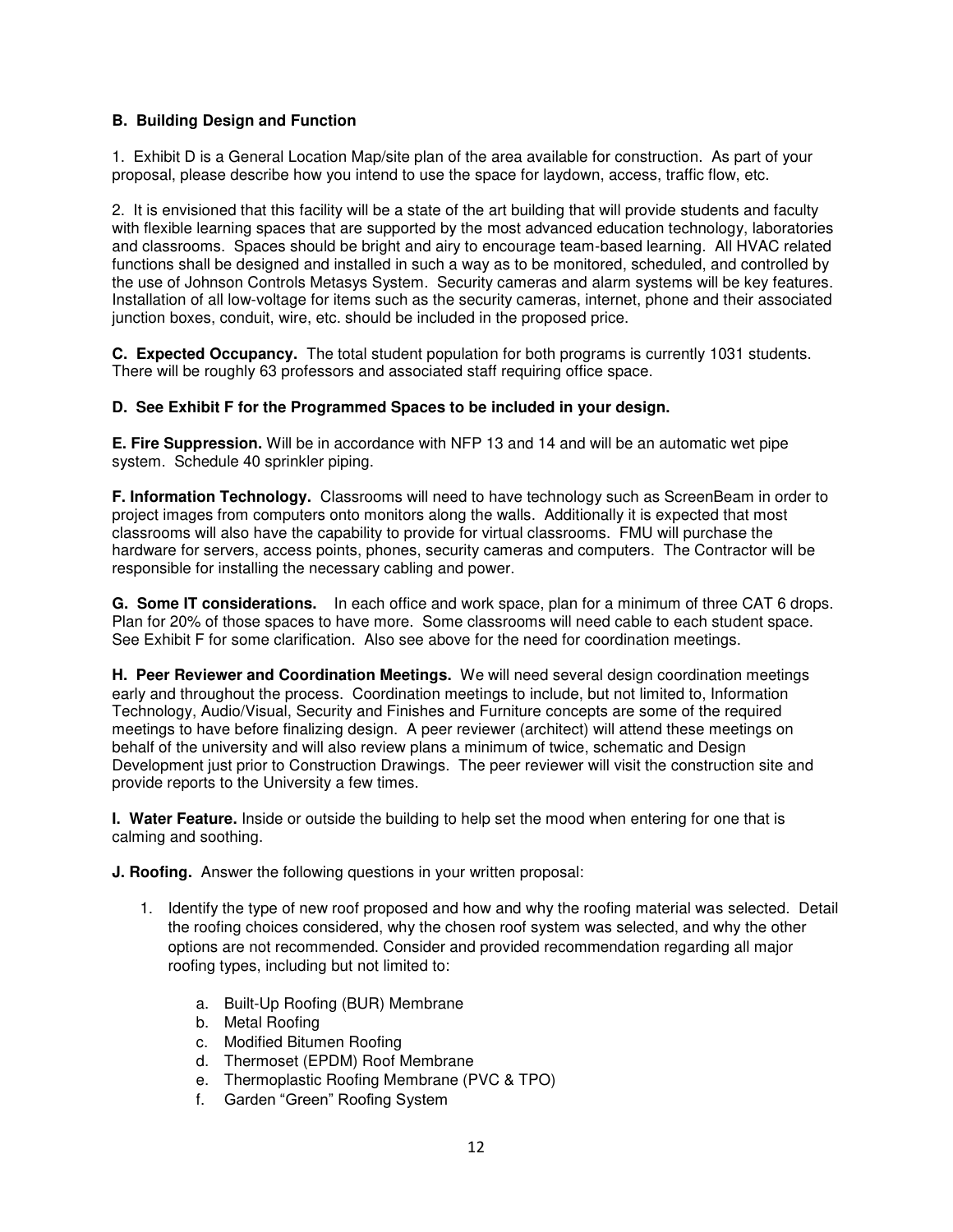- g. Spray Polyurethane Foam (SPF)
- h. Shingle Roofing
- 2. Explain what factors will ensure the roof system will not prematurely fail.
- 3. Specify the lengths and types of warranties to be provided on the new roofing system. FMU requires the roof be warrantied for no less than 20 years, both for materials and workmanship.
- 4. Explain how roof inspections and preventive maintenance are performed to ensure compliance with warranty terms. Include the frequency and scope of inspections and preventive maintenance.
- 5. Specify approved manufacturers for the roofing assembly whose history, experience, and reputation indicate that those manufacturers or any successors in interest are likely to maintain their existence and abilities to perform under the warranty for its duration

**K. Audio/Visual.** ScreenBeam, or equivalent, needs to be in each classroom. Use of big screen Monitors and White Boards for classrooms. Ability to have virtual classrooms is required.

**L. Plumbing.** Need hidden from view yet relatively easy accessible shut off valves for each floor, each restroom, each sink, etc. Rule of thumb is if in doubt, provide a valve to isolate it.

**M. Lighting.** Each space needs an on/off switch. Having sensors is fine for green globes, etc, but an on/off switch is required too.

**N. Toilet Partitions.** Partitions to be made of High density polyethylene (HDPE) panel material that are easily cleaned without damaging the surface. Door, Panel, Screen, and Pilaster Construction: High density polyethylene (HDPE) panel material, waterproof, non-absorbent, and graffiti-resistant textured surface. Provide minimum 1-inch- thick doors and pilasters with all edges rounded to a radius.

**O. Other.** Mechanical/Electrical rooms should be located away from teaching spaces as much as is practical. They should be adequately sized for the equipment that will be installed in them as well as providing adequate room for servicing this equipment. The layout and placement of the equipment should be well-thought out allowing for the total replacement of equipment should the need arise. These rooms should accommodate as a minimum the electrical distribution panels, lighting control panels, fire alarm panel, space to terminate fiber optic cable for audio and video purposes, sound system equipment, HVAC related equipment, water meter, pressure regulator and backflow preventer, fire sprinkler system piping riser, and associated valves. The walls encasing these rooms should be well insulated. There shall be plywood mounted to the wall for securing AV and fiber optic related equipment. Lighting of these rooms should be accomplished using T-5 fluorescent fixtures. Data closets will need to be conditioned spaces to keep the equipment cooled.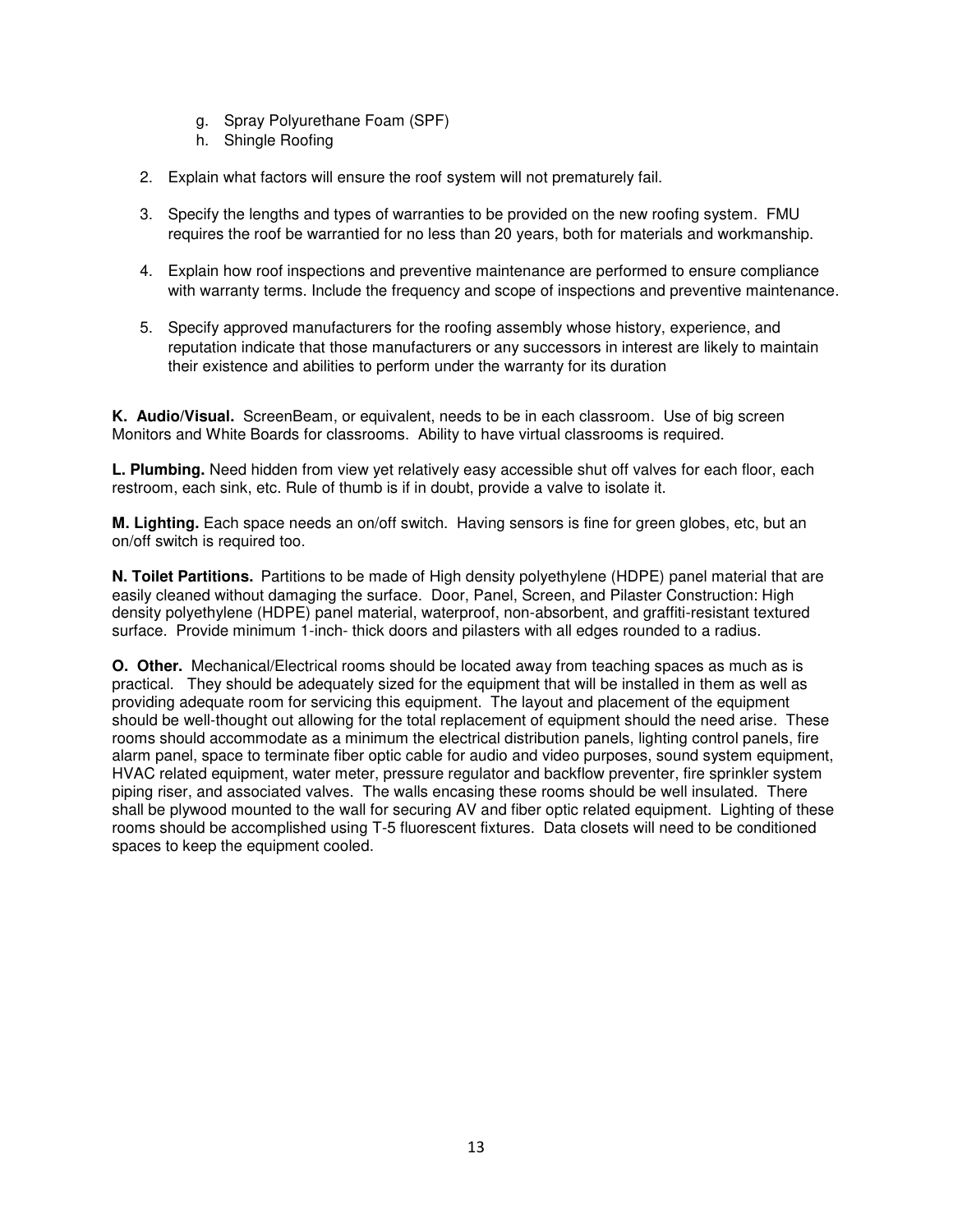#### **EXHIBIT D – General Location Map/Site Plan**

\* Area outlined in Red is the project location

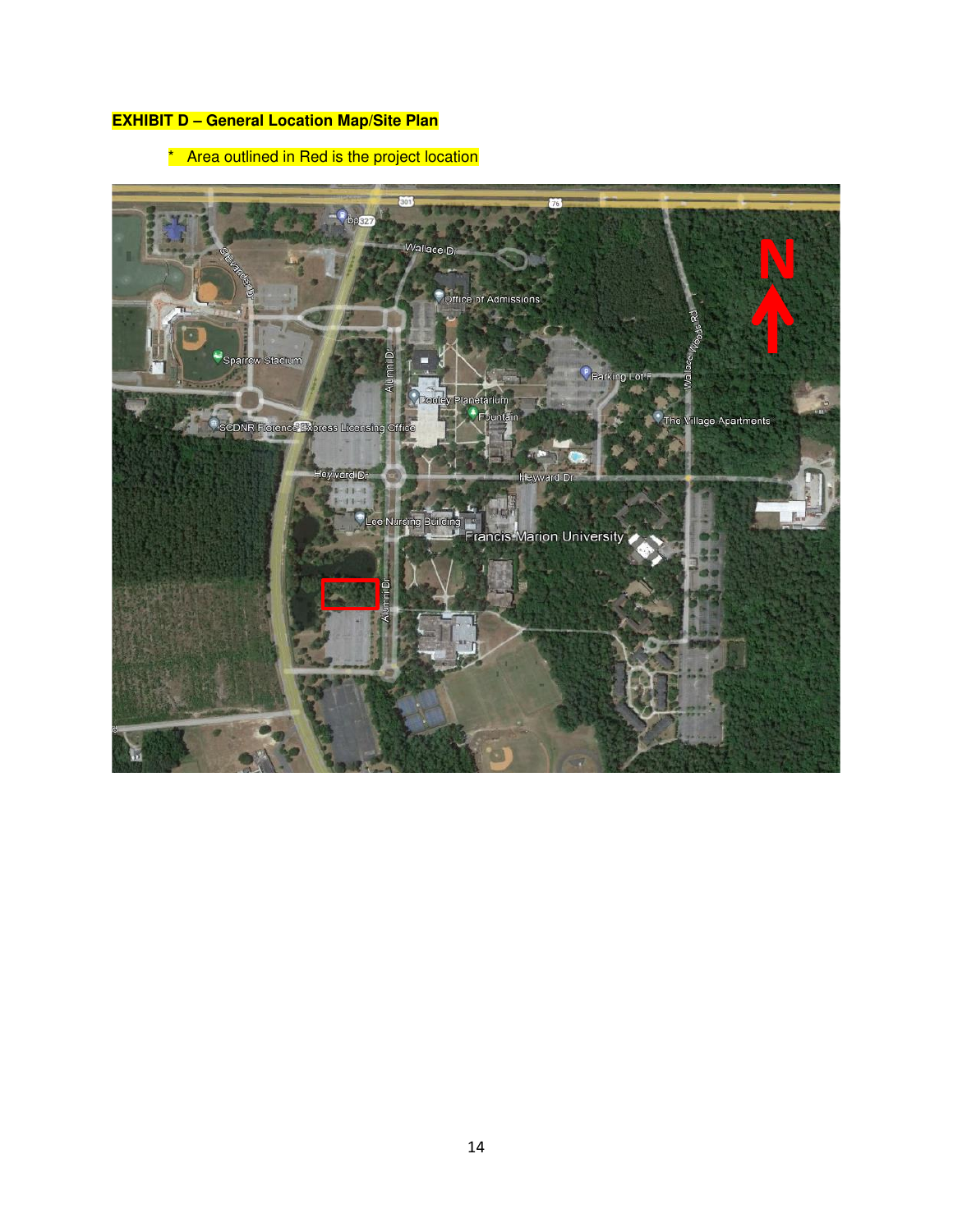#### **EXHIBIT E – Allowances**

#### **Allowances to be paid by the owner and deducted from the total project cost:**

The following allowances should be itemized and included in your proposed price:

| FMU Allowance - 3rd Party Inspections/Testing | \$70,000.00  |
|-----------------------------------------------|--------------|
| FMU Allowance - Security Cameras              | \$60,000.00  |
| FMU Allowance - Peer Reviewer                 | \$30,000.00  |
| FMU Allowance - IT Hardware/Phones/Computers  | \$240,000.00 |
| FMU Allowance - Contingency                   | \$450,000.00 |